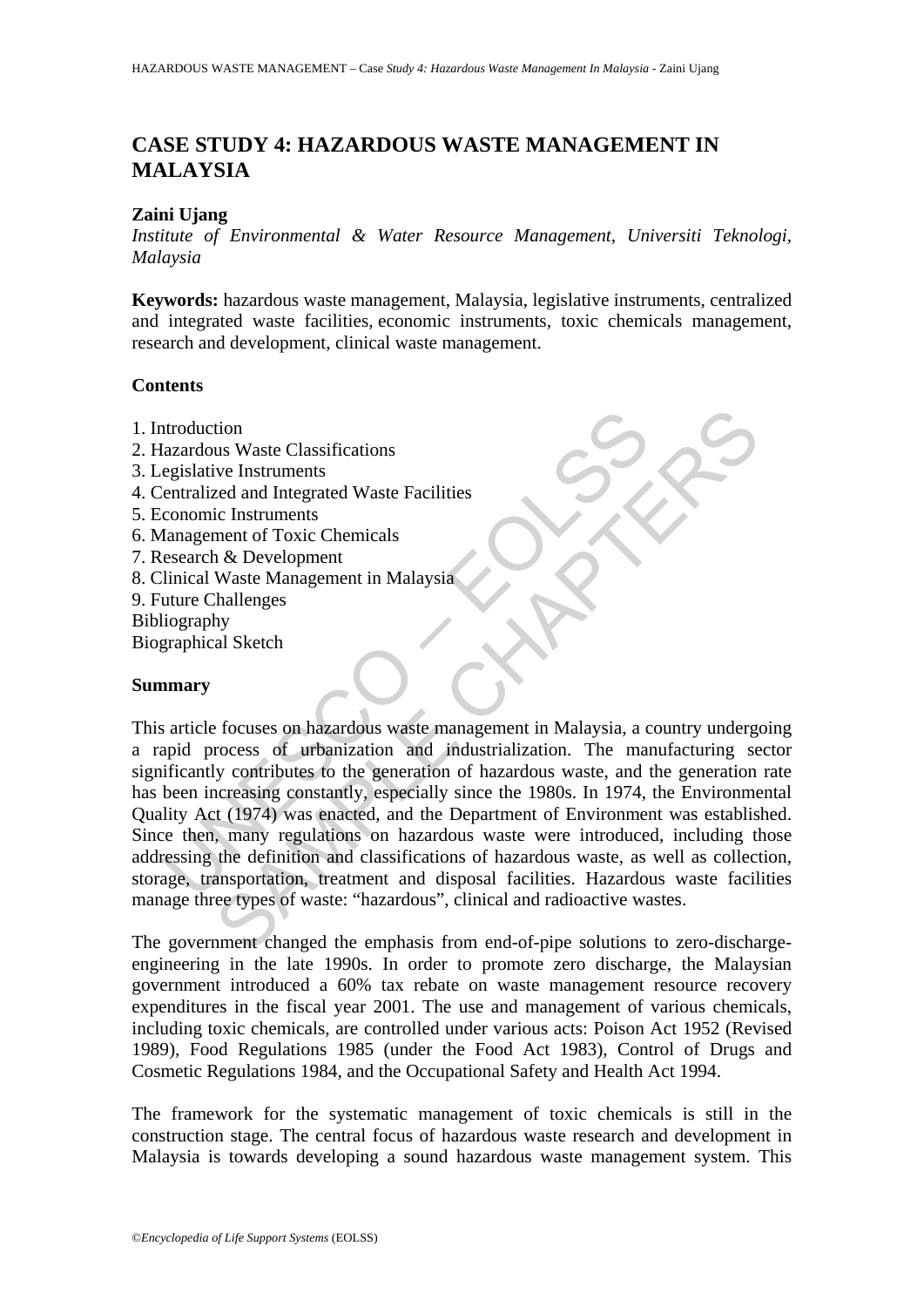research is conducted mainly by universities, government research institutes and private companies. For the most part, the framework for hazardous waste management is already in place in Malaysia.

## **1. Introduction**

Malaysia, a country with 22.2 million multi-ethnic inhabitants (according to the census for the year 2000), is striving towards becoming an industrialized nation by the year 2020. With the current population growth rate at 2.6%, rapid progress in urbanization and industrialization has brought forth a significant increase in physical infrastructure and industrial developments. In terms of sectoral development, the contribution of the manufacturing sector to the GDP increased from 11% in 1966 to 24% in 1988.

The growth of the manufacturing sector had already increased by 13% from 1991 to 95, and it was the leading sector in the Malaysian economy with an output accounting for 33.1% of the GDP. This significantly contributed to the generation of hazardous waste. Thus, pollution control has been implemented to combat the degradation of the environment in Malaysia, particularly degradation caused by the industrial sector.

The government of Malaysia estimates the following percentage contributions by individual sectors to industrial pollution: food processing (40%), rubber and palm oil industries (35%), industrial chemicals and electronics (12%) and textiles (9%). Two studies conducted for the Department of Environment in 1987 indicated that a total of 377 000 tons of hazardous waste were generated annually by various industries in Peninsular Malaysia, and this figure increased to 420 000 tons in 1994.

growth of the manufacturing sector had already increased by 139<br>it was the leading sector in the Malaysian economy with an out<br>% of the GDP. This significantly contributed to the generation o<br>s, pollution control has been n of the manufacturing sector had already increased by 13% from 1991 to<br>the leading sector in the Malaysian economy with an output accounting<br>he GDP. This isgnificantly contributed to the generation of hazardous was<br>tution In terms of policy, the Malaysian government's emphasis was more towards end-of-pipe solutions to hazardous waste in the 1980s to early 1990s. This is due to the fact that environmental awareness and basic infrastructures must first be put in place to cope with the voluminous wastes produced by various industries. However, the emphasis in the late 1990s was more focused towards cleaner production and zero-dischargeengineering, which were aimed to achieve pollution prevention and sustainable development.

From the perspective of government policy, the progress in the management of hazardous substances and waste resulted from:

- The intensification of enforcement of the Environmental Quality Act of 1974;
- The preparation of a code of practice for hazardous waste management;
- The institution of environmentally sound management of toxic chemicals, and
- The enhancement of chemical safety, especially relating to banned and severely restricted chemicals.

Efforts were made in the late 1980s to develop comprehensive legislation to control the use, storage, handling, transport, labeling and disposal of toxic chemicals. In December 1991, the government gave exclusive rights to a consortium to build, operate and maintain a centralized and integrated facility with a maximum capacity of 400 000 tons of waste per year at Bukit Nanas, Negeri Sembilan for the collection, storage, treatment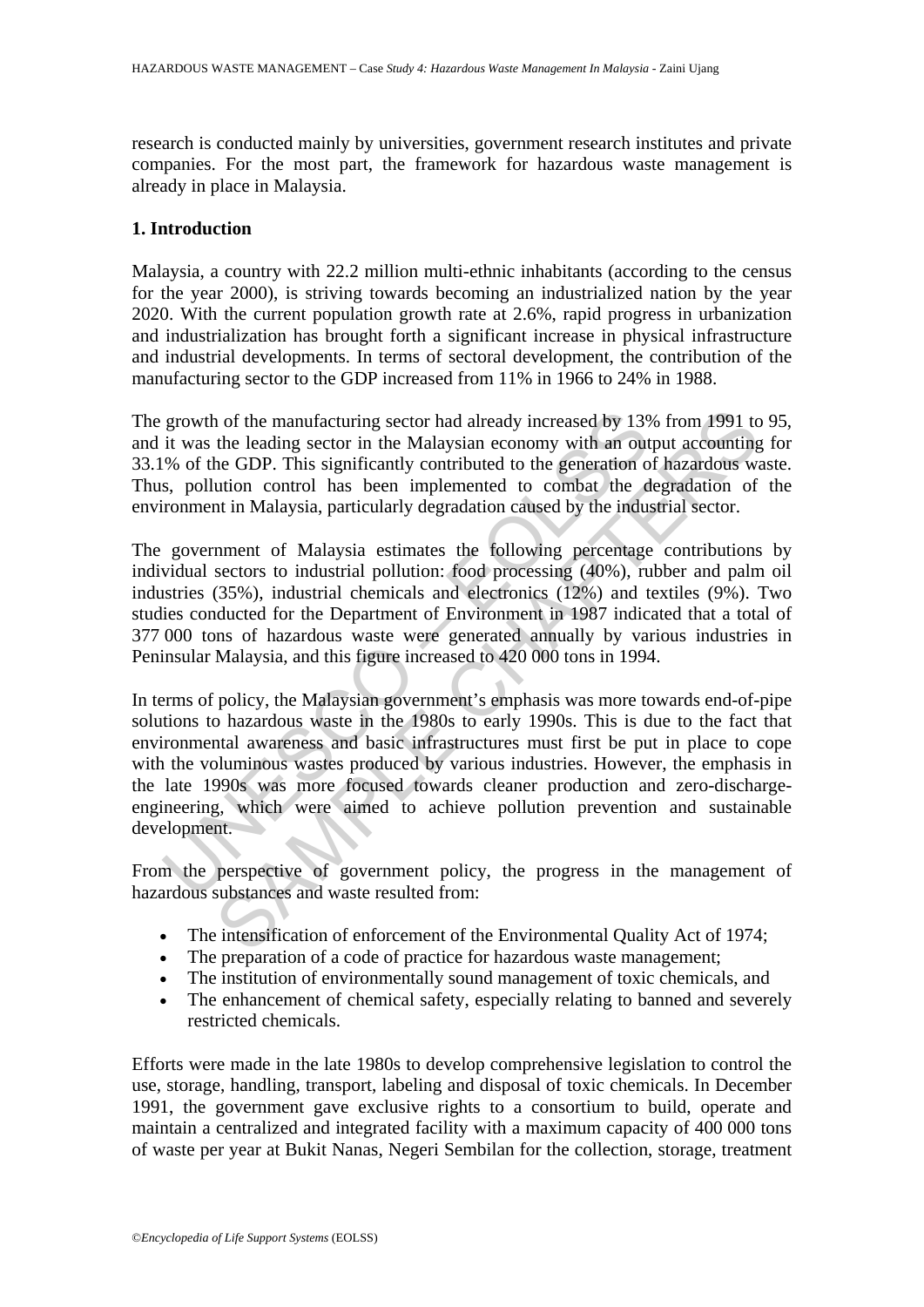and disposal of hazardous waste. The government also provided incentives like tax rebates to industries to adopt clean technology and to promote the recovery and reutilization of waste.

In order to meet the policy target, various strategies and programs have been implemented by the government. These include legislative control, proper collection, treatment and disposal facilities, supporting services and economic incentives. The private sector has also responded positively by forming the Malaysian Business Council for Sustainable Development. A few NGOs are also actively involved in decisionmaking at various levels to ensure proper hazardous waste management.

> TO ACCESS ALL THE **9 PAGES** OF THIS CHAPTER, Visit: http://www.eolss.net/Eolss-sampleAllChapter.aspx

#### **Bibliography**

- - -

Blackshaw A. (1997) *The Evaluation of the Management of Hazardous Waste Generated in Malaysia*. Unpublished M.Sc. Dissertation, Univ. of Newcastle upon Tyne, England. [This work provides a useful overview of basic management issues on hazardous waste management in Malaysia]

*Environmental Quality Act 1974 (Act 127) & Subsidiary Legislations*. Law of Malaysia. [At present, the most definitive legal document for environmental control]

TO ACCESS ALL THE 9 PAGES OF THIS CHA<br>Visit: http://www.eolss.net/Eolss-sampleAllChapte<br>iography<br>tished M.S.C. Disertation, Univ. of Newcastle upon Type, England. (This<br>ublished Massic of bive of basic management issues on **TO ACCESS ALL THE 9 PAGES OF THIS CHAP[TER](https://www.eolss.net/ebooklib/sc_cart.aspx?File=E1-08-07),**<br>
Visit:  $\frac{1}{111}$ ,  $\frac{1}{111}$ ,  $\frac{1}{111}$ ,  $\frac{1}{111}$ ,  $\frac{1}{111}$ ,  $\frac{1}{111}$ ,  $\frac{1}{111}$ ,  $\frac{1}{111}$ ,  $\frac{1}{111}$ ,  $\frac{1}{111}$ ,  $\frac{1}{111}$ ,  $\frac{1}{111}$ ,  $\frac{1}{111}$ , Ibrahim Shafii (1997) Toxic Chemicals and Hazardous Waste Management in Malaysia: An Overview. In *State of The Environment in Malaysia*. CAP, Penang. [Up-to-date review of evolutionary development of hazardous waste management in Malaysia]

Government of Malaysia (1996) *The Sixth Malaysia Plan 1996-2000*. Percetakan Nasional Malaysia, Kuala Lumpur. [This provides a useful overview of government planning in various sectors, including environmental conservation and pollution control]

Pillay M.S., Tan H., Abdul Aziz A.N. and Debbie Siru (1999) Clinical waste management: The Malaysian experience. *Proc. Regional Seminar on Medical Waste Management*, UTM & US-EPA, October'99, Kuala Lumpur. [An informative paper, with emphasis on practices in Malaysia]

Ujang Z., Wong C.L. and Abdul Manan Z. (2001) Industrial wastewater minimization using water pinch analysis: A case study on an old textile plant. *Wat.Sci.Tech.* (submitted). [This work provides a useful example on wastewater minimization in textile industry as practiced in Malaysia]

Ujang Z. (2000) Clinical waste management: An engineering perspective. *Proc. of National Seminar on Public Health*, UKM, Bangi Selangor, October, 2000. [An informative article, with emphasis on engineering aspects of clinical waste management]

Ujang Z. and M. Rashid (1999) Research agenda in medical waste management in Malaysia. . *Proc. Regional Seminar on Medical Waste Management*, UTM & US-EPA, October 1999, Kuala Lumpur. [This work provides a useful overview of research agenda for the next decade]

Ujang Z. & G.K. Anderson (1996), "Application of low-pressure reverse osmosis membrane for  $\text{Zn}^{2+}$  and Cu2+ removal from electroplating wastewater". *Wat.Sci.Tech*. **34**(9), 247-253. [This work provides a useful example on management of electroplating waste]